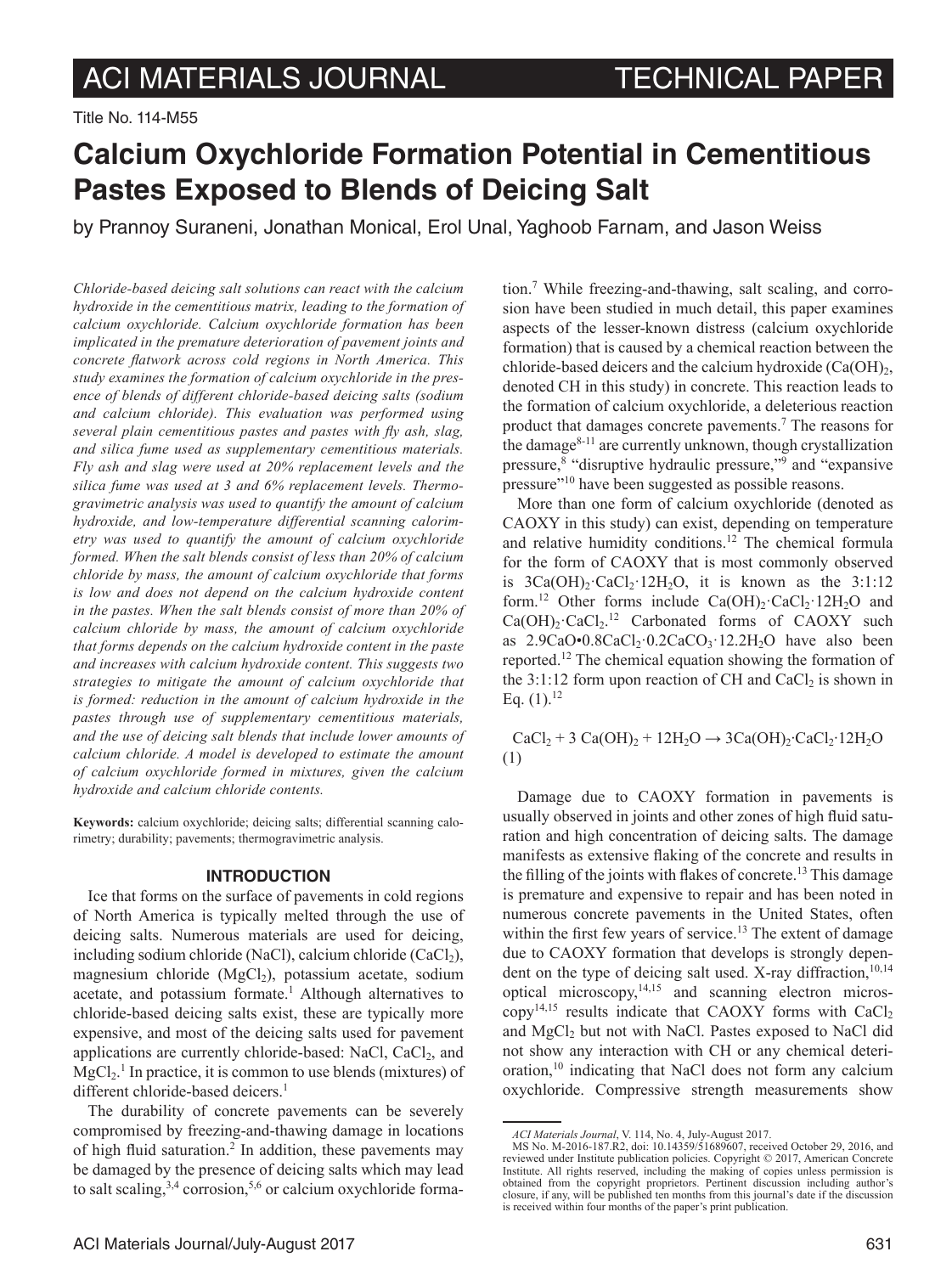| Name            | Binder type                        | SiO <sub>2</sub> | $Al_2O_3$ | CaO   | $C_3S$ | $C_2S$ | $C_3A$ |
|-----------------|------------------------------------|------------------|-----------|-------|--------|--------|--------|
| C <sub>1</sub>  | Ordinary portland cement Type I/II | 19.96            | 5.05      | 64.45 | 63.2   | 9.5    | 8.4    |
| C <sub>2</sub>  | Ordinary portland cement Type I/II | 19.50            | 5.00      | 62.90 | 55.0   | 14.0   | 7.7    |
| C <sub>3</sub>  | Ordinary portland cement Type I/II | 19.70            | 4.50      | 64.20 | 61.0   | 7.0    | 6.0    |
| C <sub>4</sub>  | Ordinary portland cement Type I/II | 19.20            | 4.90      | 64.20 | 64.0   |        | 8.0    |
| C <sub>5</sub>  | Ordinary portland cement Type I/II | 20.60            | 5.20      | 63.70 | 57.7   |        | 9.9    |
| C <sub>6</sub>  | Ordinary portland cement Type III  | 18.90            | 5.20      | 62.90 | 61.3   | 7.8    | 9.0    |
| C7              | Ordinary portland cement Type V    | 21.30            | 2.60      | 63.20 | 64.0   | 13.1   | 0.0    |
| FA1             | Fly ash Class F                    | 41.19            | 21.74     | 4.29  |        |        |        |
| FA <sub>2</sub> | Fly ash Class C                    | 33.40            | 18.40     | 25.65 |        |        |        |
| FA3             | Fly ash Class F                    | 45.35            | 21.98     | 2.62  |        |        |        |
| FA4             | Fly ash Class C                    | 37.16            | 20.07     | 22.86 |        |        |        |
| <b>SF</b>       | Silica fume                        | 94.73            |           |       |        |        |        |
| <b>SL</b>       | Slag                               |                  |           |       | 55.3   | 16.6   | 7.9    |

**Table 1—Oxide and phase contents of tested materials (in mass percent)**

that cementitious materials exposed to  $CaCl<sub>2</sub>$  show large decreases in compressive strength,<sup>9,10</sup> but those exposed to NaCl<sup>10</sup> do not. Measurements of dynamic modulus using a longitudinal guarded comparative calorimeter coupled with acoustic emission show reductions in dynamic modulus with  $CaCl<sub>2</sub>$  and  $MgCl<sub>2</sub>$  but not with NaCl.<sup>16-18</sup> Recently, low-temperature differential scanning calorimetry has been developed to detect and quantify the amount of CAOXY that forms when cementitious pastes are exposed to various deicing salt solutions.7,16-21 Phase isopleths that describe the reaction of  $CaCl<sub>2</sub>$  and  $MgCl<sub>2</sub>$  with  $CH<sup>17,18</sup>$  have been developed and it has been shown that the amount of CAOXY formed is correlated with the amount of  $CH<sup>20</sup>$  and to the amount of damage that forms.16-18

Strategies to mitigate joint damage due to CAOXY formation have only recently been identified.<sup>7</sup> An important strategy is the use of supplementary cementitious materials (SCMs). The amount of CAOXY that forms is drastically reduced when SCMs are used to replace the cement (due to a reduction in CH contents).<sup>19,20</sup> Use of fly ash or slag replacements of 20% by volume reduces the CAOXY amount by approximately 40% compared to plain cement pastes; 40% replacements reduce the CAOXY amount by approximately 70%; and almost no CAOXY is detected when 60% replacement levels are used.19 Silica fume was used up to 10% replacement; however, the CAOXY amount did not decrease by more than 15% when silica fume was used.<sup>19</sup> Carbonated calcium silicate systems, which do not have any CH, do not show CAOXY formation or damage.<sup>21</sup>

This paper examines the reaction that occurs between cement pastes made using various SCMs with blends of NaCl and  $CaCl<sub>2</sub>$  salt solutions. This paper has three objectives. First, a relationship between the amount of CH (determined using thermogravimetric analysis) in the cement pastes and the amount of CAOXY formed (determined using low-temperature differential scanning calorimetry) is shown. Second, a relationship between the amount of CAOXY formed and the amount of  $CaCl<sub>2</sub>$  (or NaCl) in the salt blends is shown. Third, a simple model to estimate the amount of CAOXY, given the amount of  $CaCl<sub>2</sub>$  and the amount of CH, is developed. Based on the results, strategies to mitigate the amount of CAOXY that is formed (and thus the damage that can occur) are proposed.

# **RESEARCH SIGNIFICANCE**

The formation of CAOXY can lead to damage in concrete pavements, usually in and around joints. Typically, this damage is detected quite late, as much damage occurs inside the joint before it is observed at the surface.2 This results in the damage becoming expensive and difficult to repair. Prior research has focused on the formation of CAOXY when cementitious materials are exposed to a single deicing salt (NaCl,  $MgCl<sub>2</sub>$ , and CaCl<sub>2</sub>). In practice, however, blends of different chloride-based deicers are frequently used. To the best of the authors' knowledge, no research has been done on the formation of CAOXY when deicing salt blends are used. As such, this study was performed to fill that research gap. An empirical model is developed to predict the amount of CAOXY that forms based on the CH content and blend composition. This model can aid in understanding mitigation strategies to reduce the amount of CAOXY in field applications.

# **EXPERIMENTAL PROCEDURES Constituent cementitious materials**

Twenty-eight cementitious paste compositions were tested in this study. These mixtures were made from materials provided by the Indiana Department of Transportation and are typical materials currently used in the state of Indiana for pavement applications. Six different cements, four different fly ashes, one slag (Grade 100-ground granulated blast-furnace slag), and one silica fume were tested. Table 1 summarizes the oxide and phase contents of the materials used (as provided by the manufacturers).

Paste samples were prepared using a water-cementitious materials ratio (*w*/*cm*) of 0.36 by mass. Fly ash and slag were used at 20% volume replacement level to be consistent with current specifications,  $2^{2,23}$  whereas silica fume was used at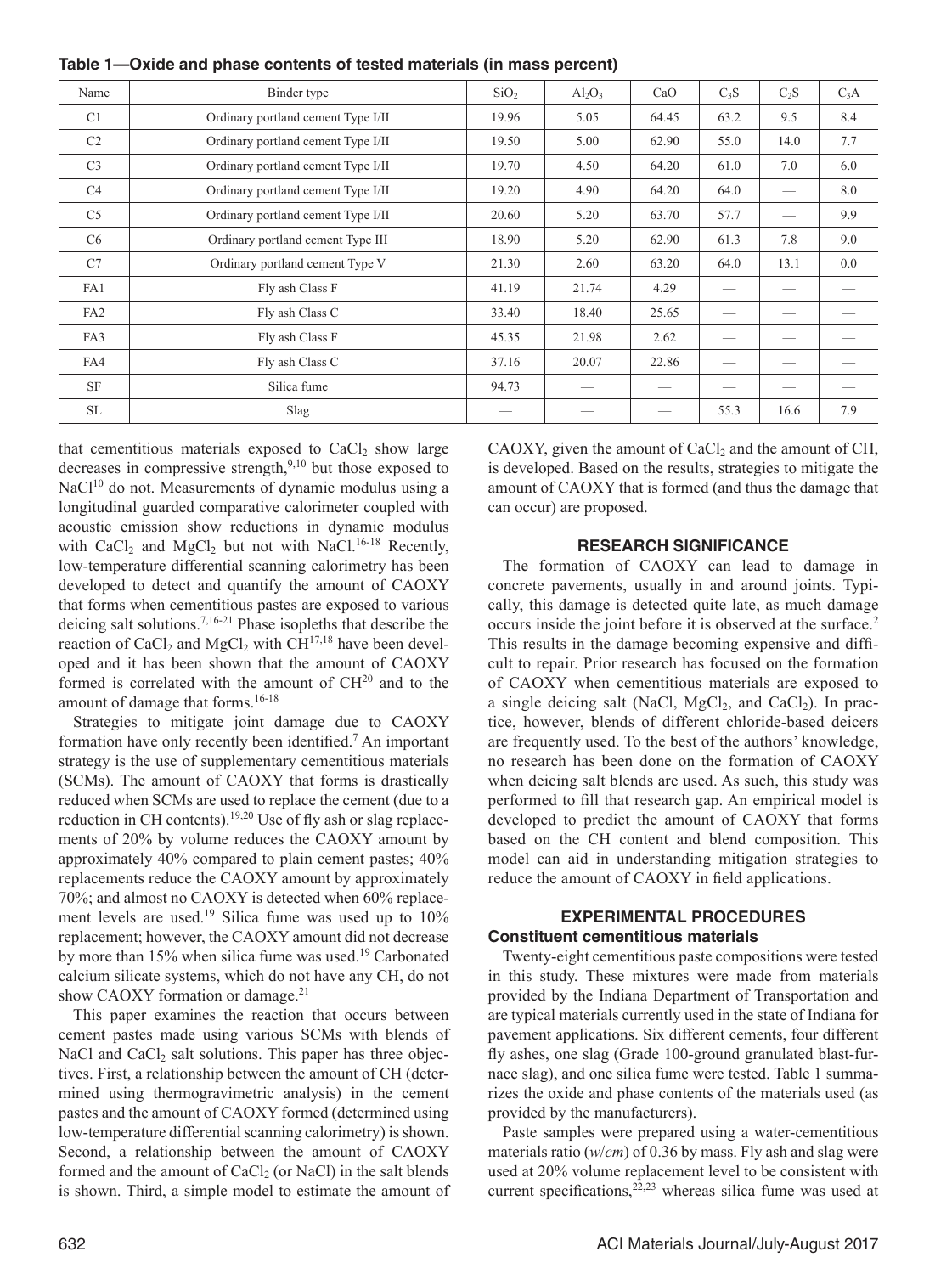| Table 2—Details of salt blends (all masses expressed as g/100 g [oz/100 oz]) |  |  |  |  |
|------------------------------------------------------------------------------|--|--|--|--|
|------------------------------------------------------------------------------|--|--|--|--|

| Solution strength = $20\%$                              |                |              |            |  |  |  |
|---------------------------------------------------------|----------------|--------------|------------|--|--|--|
| Solution                                                | $CaCl2$ mass   | NaCl mass    | Water mass |  |  |  |
| $100\%$ CaCl <sub>2</sub> solution and 0% NaCl solution | 20             | $\mathbf{0}$ | 80         |  |  |  |
| 80% CaCl <sub>2</sub> solution and 20% NaCl solution    | 16             | 4            | 80         |  |  |  |
| 60% CaCl <sub>2</sub> solution and 40% NaCl solution    | 12             | 8            | 80         |  |  |  |
| 40% CaCl <sub>2</sub> solution and 60% NaCl solution    | 8              | 12           | 80         |  |  |  |
| 20% CaCl <sub>2</sub> solution and 80% NaCl solution    | 4              | 16           | 80         |  |  |  |
| $0\%$ CaCl <sub>2</sub> solution and 100% NaCl solution | $\theta$       | 20           | 80         |  |  |  |
| Solution strength = $10\%$                              |                |              |            |  |  |  |
| 100% CaCl <sub>2</sub> solution and 0% NaCl solution    | 10             | $\Omega$     | 90         |  |  |  |
| 90% CaCl <sub>2</sub> solution and 10% NaCl solution    | 9              |              | 90         |  |  |  |
| 80% CaCl <sub>2</sub> solution and 20% NaCl solution    | 8              | 2            | 80         |  |  |  |
| 70% CaCl <sub>2</sub> solution and 30% NaCl solution    | 7              | 3            | 90         |  |  |  |
| 60% CaCl <sub>2</sub> solution and 40% NaCl solution    | 6              | 4            | 90         |  |  |  |
| 50% CaCl <sub>2</sub> solution and 50% NaCl solution    | 5              | 5            | 90         |  |  |  |
| 40% CaCl <sub>2</sub> solution and 60% NaCl solution    | 4              | 6            | 90         |  |  |  |
| 20% CaCl <sub>2</sub> solution and 80% NaCl solution    | $\overline{2}$ | 8            | 90         |  |  |  |

3 and 6% volume replacement levels (it was not possible to use higher replacement levels at this *w*/*cm* as they led to stiff mixtures with poor workability). Specific gravity values for the cement, fly ash, slag, and silica fume were assumed to be 3.15, 2.60, 2.90, and 2.30, respectively. All four fly ashes were tested with cements C1, C5, and C7; both silica fume replacement levels were tested with cements C1, C5, and C7; and the slag was tested with cement C1. No chemical admixtures were used in the preparation of the samples.

# **Paste sample preparation**

Pastes were mixed in a vacuum mixer in accordance with ASTM C305-14.<sup>24</sup> After mixing, the paste was placed in plastic cylinders with a diameter of 38.1 mm (1.5 in.) and a height of 50.8 mm  $(2.0 \text{ in.})$ . The containers were sealed and cured for 4 months at a temperature of  $23 \pm 1^{\circ}$ C (73.4  $\pm$  1.8°F). After curing, the cylindrical paste samples were loaded into a milling machine and ground to obtain a powder that subsequently was passed through a No. 200 sieve (75 μm). It is assumed that after 4 months, samples reach a high degree of hydration and any subsequent microstructural change is minimal (according to the Parrot and Killoh model, $25,26$  for the plain cements tested here, the degree of hydration after 4 months is 72% or higher, and does not increase beyond 76% even after 4 years; higher values are not observed due to lack or space<sup>27</sup> or low relative humidities limiting further hydration<sup>28</sup>). Once ground, the powder was stored in a sealed container to minimize the potential for carbonation.

# **Salt solutions**

Two solutions were prepared consisting of only one salt with  $20\%$  CaCl<sub>2</sub> and  $20\%$  NaCl by mass, respectively. Reagent grade  $CaCl<sub>2</sub>2H<sub>2</sub>O$  and NaCl were used to prepare these solutions with the extra water in the  $CaCl<sub>2</sub>.2H<sub>2</sub>O$ adjusted for in the preparation of these solutions. Using the two pure solutions, blends were prepared consisting of: 100% CaCl<sub>2</sub> solution and 0% NaCl solution, 80% CaCl<sub>2</sub> solution and 20% NaCl solution,  $60\%$  CaCl<sub>2</sub> solution and 40% NaCl solution, 40% CaCl<sub>2</sub> solution and 60% NaCl solution,  $20\%$  CaCl<sub>2</sub> solution and  $80\%$  NaCl solution, and  $0\%$  CaCl<sub>2</sub> solution and 100% NaCl solution. These are denoted as 100C0N, 80C20N, 60C40N, 40C60N, 20C80N, and 0C100N, respectively.

In addition to the aforementioned solutions, solutions of only one salt with  $10\%$  CaCl<sub>2</sub> and  $10\%$  NaCl were also prepared. Using these solutions, salt blends were prepared consisting of  $100\%$  CaCl<sub>2</sub> solution and  $0\%$  NaCl solution, 90% CaCl<sub>2</sub> and 10% NaCl, 80% CaCl<sub>2</sub> solution and 20% NaCl solution,  $70\%$  CaCl<sub>2</sub> solution and  $30\%$  NaCl solution, 60% CaCl<sub>2</sub> solution and 40% NaCl solution, 50% CaCl<sub>2</sub> solution and 50% NaCl solution,  $40\%$  CaCl<sub>2</sub> solution and  $60\%$  NaCl solution, and  $20\%$  CaCl<sub>2</sub> solution and  $80\%$  NaCl solution. These solutions were used to validate the model that was developed to predict CAOXY contents. The details of all solutions are presented in Table 2.

# **Experimental methods**

Thermogravimetric analysis (TGA) was performed on all the powders to determine the amount of CH. Approximately  $30 \pm 10$  mg (1.058  $\pm$  0.353 milli-oz) of ground cement paste was heated to 500°C (932°F) at a heating rate of 10°C/min (18°F/min) under an inert nitrogen atmosphere. The amount of CH in the paste can be estimated based on the mass loss between the temperatures of 380 and 460°C (716 and 860°F).29 Under these conditions, tested samples (of plain cement pastes) had a coefficient of variability (COV) of approximately 1%. CH amounts are presented here as  $g/100$  g paste (oz/100 oz paste), where paste refers to the original mass of the ground paste sample.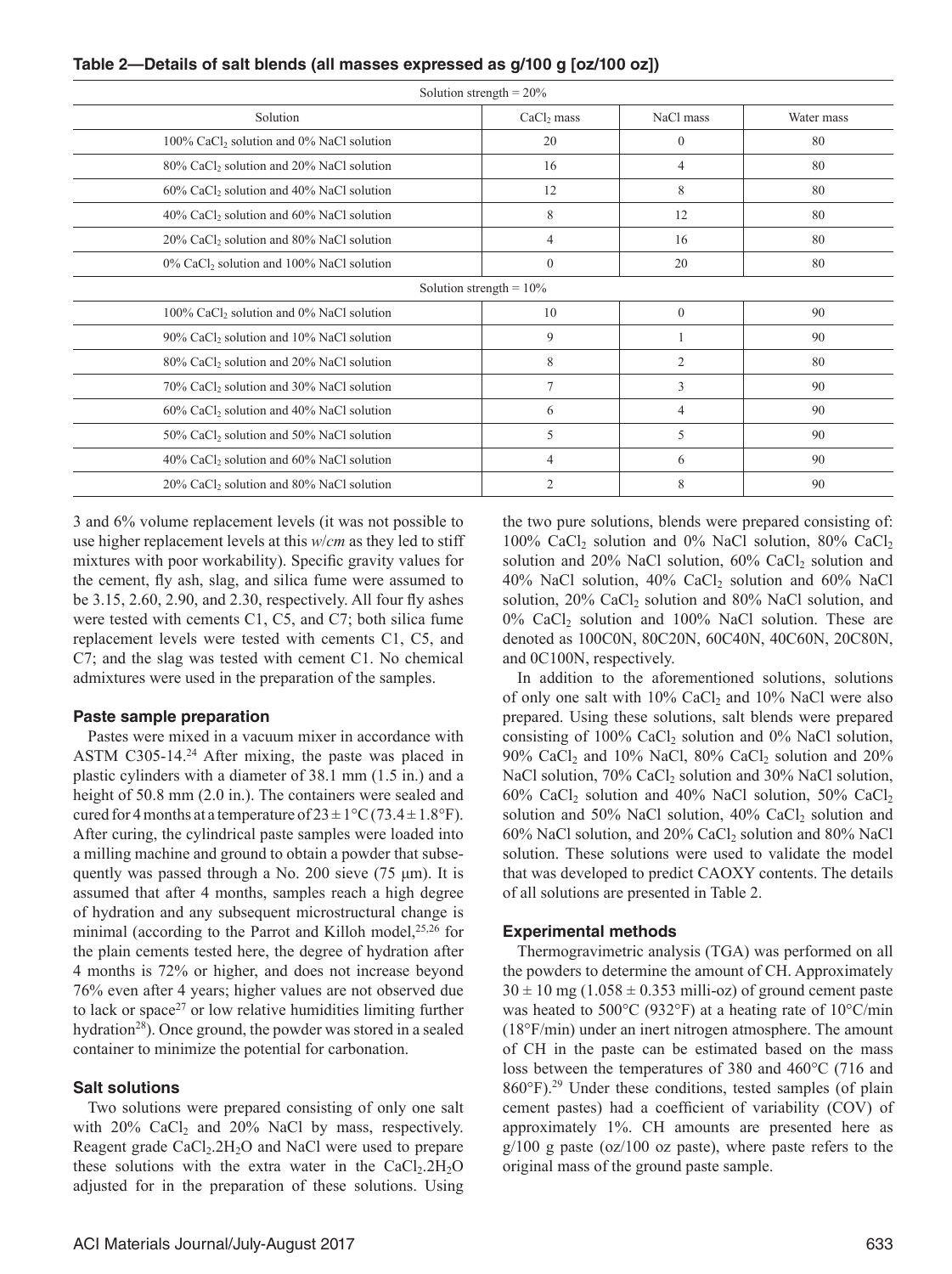

*Fig. 1—CH and CAOXY contents (for the 100C0N blend) for tested cement pastes.*

A low temperature differential scanning calorimeter (LT-DSC) was used to quantify the amount of CAOXY formed due to the reaction of the cement pastes with blends of CaCl<sub>2</sub> and NaCl solutions. Ground cement paste powder with a mass of  $10 \pm 0.5$  mg  $(0.353 \pm 0.0176$  milli-oz) was mixed with an equal mass of salt solution (the composition was varied as described in Table 2) in a high-volume stainless steel DSC pan. The strength of the salt solution is chosen to be 20% and the powder-solution mass ratio resulting from this procedure is 1; this mass ratio is equivalent to a CH-to- $CaCl<sub>2</sub>$  molar ratio lower than 3, ensuring the complete consumption of the CH and the formation of the maximum possible amount of CAOXY.17,19 It should be noted that these statements are only strictly true for pure  $CaCl<sub>2</sub>$ , because no research on the formation of CAOXY and subsequent damage has been performed for salt blends. The samples were immediately placed in the LT-DSC and initially held at 25°C (77°C) for at least 50 minutes but less than 1 hour to allow any initial heat release associated with hydration of exposed unreacted surfaces of cementitious materials to occur. Then, the temperature is reduced to  $-90^{\circ}$ C ( $-130^{\circ}$ F) at a rate of 3°C/min (5.4°F/min). A low-temperature loop is run from –90 to –70 to –90 $^{\circ}$ C (–130 to –94 to –130 $^{\circ}$ F) at a rate of 3°C/min (5.4°F/min). Finally, the temperature is increased to 50°C (122°F) at a rate of 0.25°C/min (0.45°F/min). The minimum temperature and the low temperature loop are both chosen to ensure freezing of the eutectic solution, which occurs at approximately  $-54^{\circ}$ C  $(-65.2^{\circ}F)^{17}$ ; the maximum temperature is chosen to ensure the phase transition of CAOXY (between 30 and 40°C [86 and 104°F]; the exact temperature depends on the solution composition and the paste CH content). The heating rate is chosen to provide a balance between peak sharpness and testing time, because higher rates reduce testing time but result in broad peaks.<sup>17,19</sup> A more detailed description of the effect different temperature regimes have on CAOXY formation is presented elsewhere.<sup>30</sup> The latent heat associated with the melting can be measured between the two temperature steps of the transition, and by comparing the latent heat with that measured for pure CAOXY (186 J/g), <sup>19</sup> the amount of CAOXY formed in any chosen mixture can be quantified. CAOXY amounts are presented here as g/100 g paste (oz/100 oz paste), where paste refers to the original weight of the ground paste sample. Under these conditions, cement paste samples had a coefficient of variation (COV) of approximately 5%. Additional details about the LT-DSC experimental procedure are presented elsewhere.<sup>19</sup>

# **RESULTS AND DISUCSSION Effect of paste composition on CH contents**

Figure 1 shows CH and CAOXY contents for the tested cement pastes. For simplicity, only CAOXY values for the 100C0N salt blend are shown. It has been shown in earlier studies that for such salt solutions (pure  $CaCl<sub>2</sub>$  salt solutions with a 20% mass strength) that CAOXY values increase as CH values increase. $20$  From Fig. 1, it can be seen that CH and CAOXY values are highest for plain cements. The replacement of cement by 3% and 6% silica fume only slightly reduces CH and CAOXY contents. Reductions when using 20% of fly ash or slag to replace cement are much more substantial, as has also been pointed out elsewhere.<sup>19,31</sup> Different cements and different cement-SCM blends do not show large differences in CH or CAOXY contents; therefore, for ease of analysis, data is grouped into the following groups: plain cements, cement-3% silica fume, cement-6% silica fume, cement-fly ash, and cementslag. Table 1 shows average and standard deviation values for CH and CAOXY contents for each of these different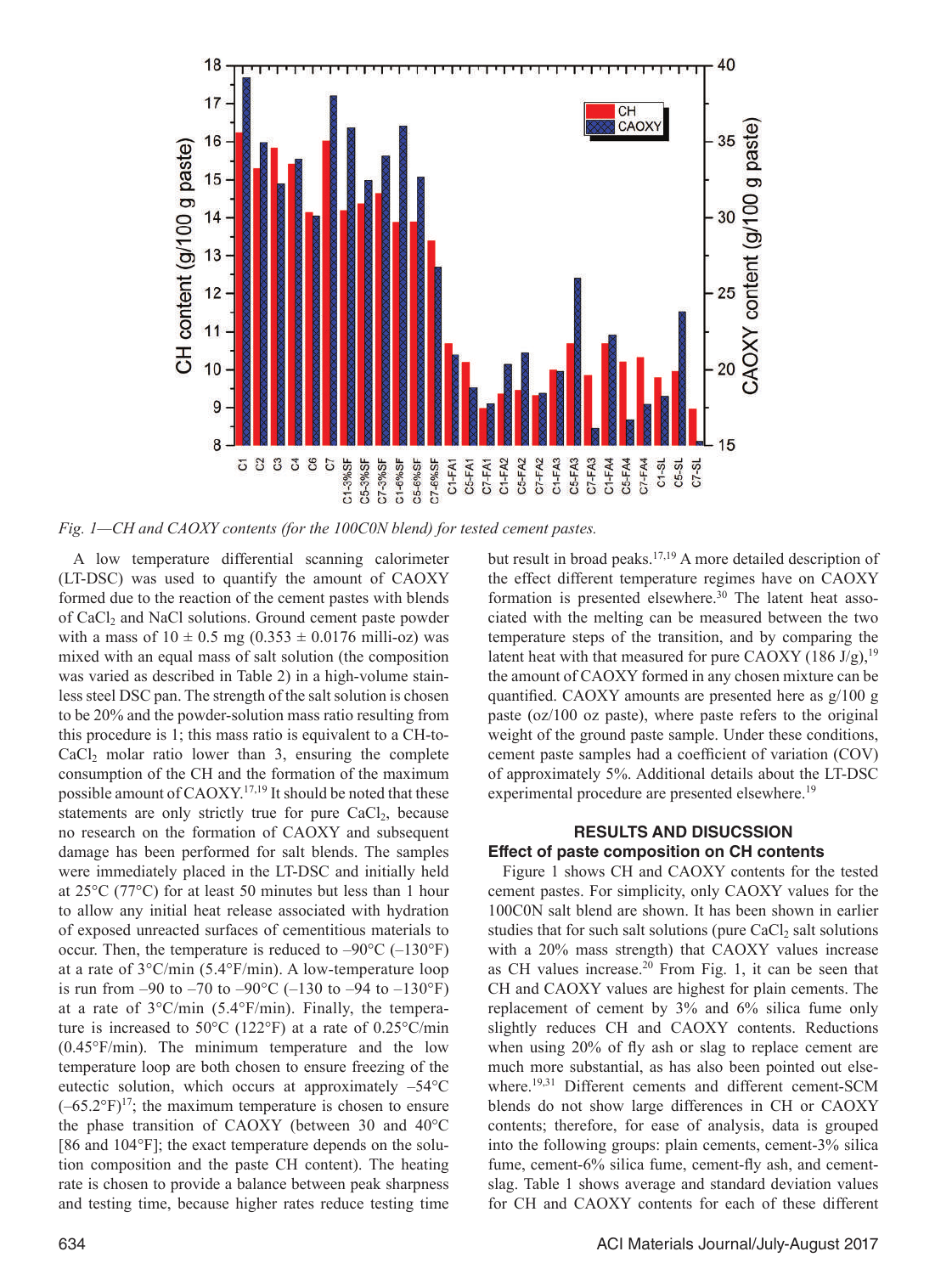| <b>Binder</b>         | CH content       | CAOXY content    |  |  |
|-----------------------|------------------|------------------|--|--|
| Plain cement          | $15.49 \pm 0.75$ | $34.75 \pm 3.45$ |  |  |
| Cement-3% silica fume | $14.40 \pm 0.23$ | $34.14 \pm 1.71$ |  |  |
| Cement-6% silica fume | $13.73 \pm 0.28$ | $31.82 \pm 4.68$ |  |  |
| Cement-fly ash        | $9.98 \pm 0.59$  | $19.68 \pm 2.74$ |  |  |
| Cement-slag           | $9.57 \pm 0.53$  | $19.12 \pm 4.35$ |  |  |

### **Table 4—Details of best-fit lines for CAOXY-CH plots for different salt blends**

| Blend  | Best-fit                     | Slope   | X-axis intercept | $R^2$ |
|--------|------------------------------|---------|------------------|-------|
| 100C0N | $Y = 2.88 \times X - 8.87$   | 2.88    | 3.08             | 0.90  |
| 80C20N | $Y = 3.02 \times X - 10.65$  | 3.02    | 3.53             | 0.86  |
| 60C40N | $Y = 2.52 \times X - 6.77$   | 2.52    | 2.68             | 0.91  |
| 40C60N | $Y = 1.77 \times X - 8.87$   | 1.77    | 5.01             | 0.76  |
| 20C80N | $Y = -0.04 \times X + 11.31$ | $-0.04$ | $-282.75$        | 0.00  |

groups. CH contents show very low standard deviations, but the values for CAOXY are more than five times higher, even though average CAOXY values are approximately twice average CH values. This indicates that the CAOXY content is sensitive to the exact cementitious binder used. A detailed discussion of this observation is not possible here due to the limited number of binders tested, but this is an aspect of interest in this research group and will be explored in further studies.

# **Correlation between CH contents and CAOXY contents**

Figure 2 shows the correlation between CH contents and CAOXY contents for the different salt blends tested. Values of CAOXY for 0C100N are not shown here. Although a very small amount of CAOXY (less than 2 g/100 g paste  $[2 \text{ oz}/100 \text{ oz} \text{ paste}]$  was noted with 0C100N, it was difficult to separate the CAOXY peak from the background noise. Quantification in such cases is not reliable.) If all the CH reacted to form the 3:1:12 form of CAOXY (3Ca(OH)<sub>2</sub>⋅CaCl<sub>2</sub>⋅12H<sub>2</sub>O), then 1 mole of CAOXY forms from 3 moles of CH reacting, equivalent to 2.47 g (2.47 oz) CAOXY forming for 1 g  $(1 \text{ oz})$  CH reacting  $(2.47 \text{ is the ratio})$ of molecular weights of CAOXY, 549.44 and three times the molecular weight of CH, 74.09). The theoretical value of CAOXY that can form is shown in bold in Fig. 2. For the majority of mixtures, the theoretical value from chemistry provides an upper bound of the amount of CAOXY that can form with only a few points appearing above this line (likely due to statistical variability). The CH data in Fig. 2 falls in two clusters, one from approximately 9 to 11  $g/100$  g paste (9 to 11 oz/100 oz paste) and the other from approximately 14 to 17  $g/100$  g paste (13 to 17 oz/100 oz paste). Using values from Table 3, it is clear that the first cluster corresponds to pastes with fly ash or slag; the second cluster corresponds to plain pastes or pastes with silica fume. Therefore, it can be concluded that the replacement of cement with fly ash or slag results in lower CH values. It can be seen that pastes with lower CH values also have lower



*Fig. 2—Correlation between CH and CAOXY contents for different salt blends. Best-fit lines are shown (dotted lines), details of which are provided in Table 4. Theoretically predicted values of CAOXY are shown using a bold line passing through origin, having slope of 2.47.*

CAOXY values. However, it should be noted that at these replacement levels, which are comparable to those of the current Indiana Department of Transportation specifications, the reduction in the CAOXY is limited to approximately 40 to 50%. The CAOXY values are fitted to a best-fit line for each salt blend (shown as dotted lines in the figure) and details are provided in Table 4. For a given mixture, the CAOXY values are similar for the 100C0N, 80C20N, and 60C40N blends. They are well-correlated with CH values and CAOXY values approach the theoretical limit based on chemistry. In the case of the 40C60N blend, less CAOXY forms for all mixtures and there is poor correlation between CAOXY and CH contents. The amount of CAOXY formed decreases further in the case of the 20C80N blend and there is no correlation between CAOXY and CH contents. For the 0C100N blend very little CAOXY was measured (less than 2 g/100 g paste [2 oz/100 oz paste]).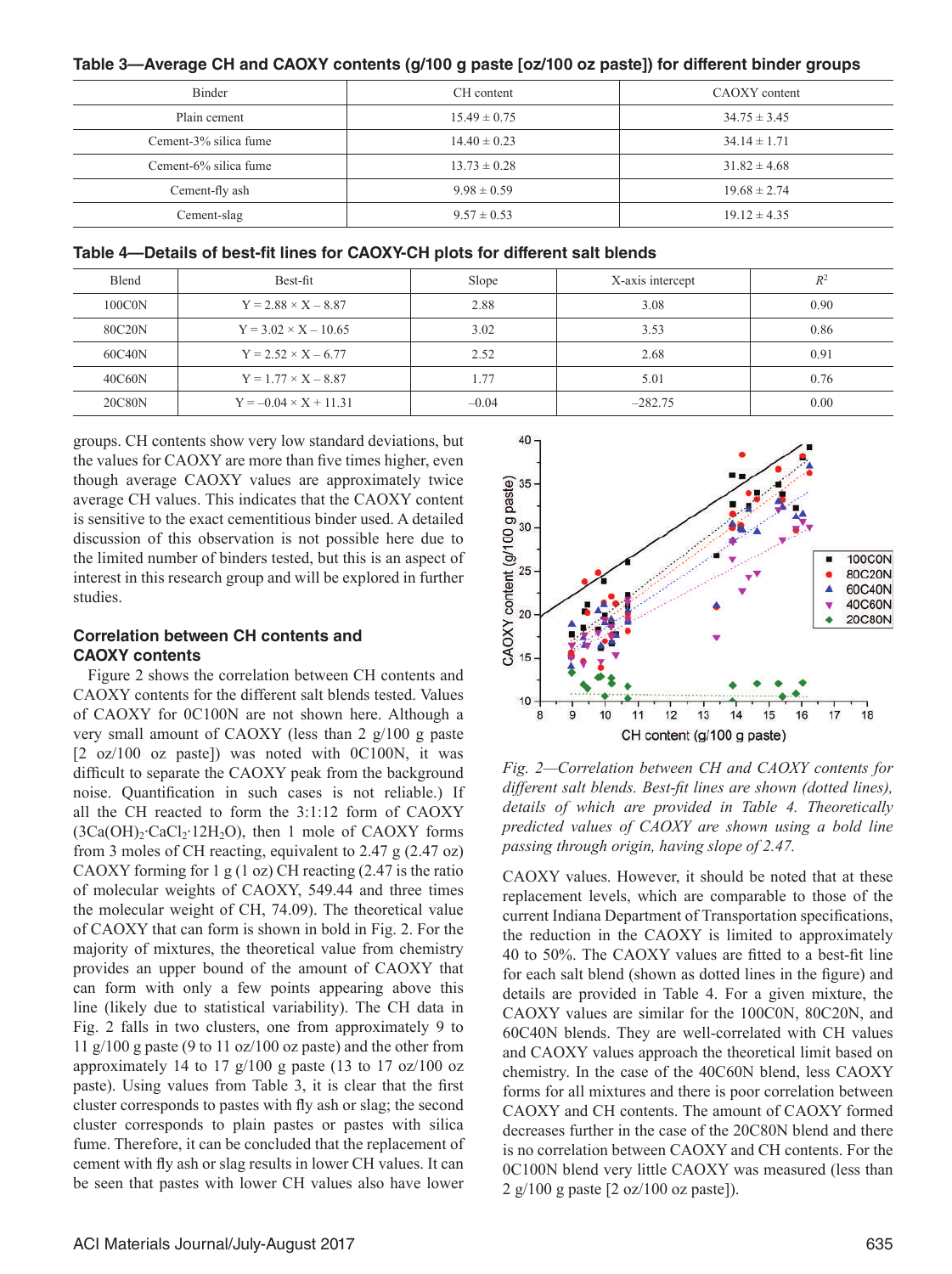

*Fig. 3—Mass ratio of CAOXY and CH plotted against CH content.*

In the cases where there is a strong correlation between CAOXY amount and CH contents, the best-fit lines do not pass through zero. Rather, the best-fit lines for the 100C0N, 80C20N, and 60C40N intersect the x-axis at a value of  $3.09 \pm$ 0.42 (g CH/100 g paste) (oz CH/100 oz paste). This indicates that no CAOXY would be formed for CH amounts below this critical amount. A possible explanation is the hypothesis that the reaction of the CH with the SCM may result in reaction products that encapsulate some of the CH, thereby preventing it from reacting with the deicing salt solution.20 The average slope of the fitted lines is  $2.81 \pm 0.26$ . This fitted value is higher than the theoretically predicted value of 2.47; however, it is quite similar to the value of 2.73 reported elsewhere.<sup>20</sup> This difference in slope may be driven by the fact that at low amounts of CH (between 9 and 11 g/100 paste [9 and 11 oz/100 oz paste]), the samples contain some encapsulated CH that does not react with the deicing salt solution, leading to lower CAOXY amounts than expected. For higher amounts of CH (14 to 17 g/100 paste  $[14$  to 17 oz/100 oz paste]), the amount of CAOXY approaches the theoretical value, as these samples do not have SCMs and therefore no encapsulated CH.

Figure 2 clearly suggests two mitigation strategies to reduce the amount of CAOXY that is formed: 1) reduction in CH contents using fly ash, slag, or other supplementary cementitious materials; and 2) using salt blends lower than  $20\%$  CaCl<sub>2</sub> by mass.

The use of SCM has also been suggested in other studies7,19,20,31 and it has been shown that CAOXY contents (for high  $CaCl<sub>2</sub>$  proportions) decrease drastically for higher SCM replacement levels (over 40% by volume). The increased use of SCM is typically accompanied by three main concerns: 1) increased potential for salt scaling; 2) increased potential for corrosion with high SCM replacements; and 3) potential delays in construction scheduling due to slower strength gains. While some literature has shown that salt scaling does increase with SCM, $32,33$  field studies have not confirmed this, and in fact, low-slump mixtures, typically used in pavements show good resistance to salt scaling.<sup>34</sup> In terms of corrosion, SCMs typically improve corrosion resistance,  $35,36$  although the use of large amounts of SCMs may theoretically result in the consumption of all the CH, resulting in a loss of pH buffer, which can accelerate the potential for corrosion.<sup>37</sup> Scheduling delays can be caused because use of SCMs can result in lower early-age strengths; however, the use of accelerating admixtures can help in increasing strengths. Care must be taken to ensure that the used SCM and accelerators are compatible; otherwise, adequate strength gain may not be achieved.<sup>38</sup>

#### **Nature of CAOXY formed**

Figure 3 shows a plot of the mass ratio of CAOXY and CH versus the CH content for the 100C0N, 80C20N, and 60C40N blends (the cases where there is a strong correlation between the CAOXY and CH amounts). As pointed out earlier, in terms of CH contents, data can be grouped into two distinct groups: higher CH contents with cement or silica fume, and lower CH contents with fly ash or slag. For the cements or silica fume, the mass ratio occupies a narrower range (1.9 to 2.7) and generally is higher than for the cases with fly ash and slag (1.4 to 2.6). Average values using all data are  $2.24 \pm 0.18$  for cement or silica fume and  $1.92 \pm 0.26$  for fly ash or slag. These values are lower than the theoretically predicted values of 2.47 for full consumption of CH, especially for the cases with fly ash and slag. This data may be explained by the CH encapsulation hypothesis. Because some of the CH is encapsulated, it is not consumed in the reaction to form CAOXY, and therefore, the values of the CAOXY to CH mass ratio are lower than expected. CH encapsulation has clearly been shown in the case of carbonation,39 although the samples in this paper do not have sufficient carbonation, it is likely that other hydration products may behave similar to calcium carbonate. It should also be noted that a small amount of carbonation in these samples might be inevitable. It is clear from these results that some of the CH is inaccessible to the salt solution and therefore does not react; however, the exact reason as to why this is so is unknown and needs to be further investigated. It should be pointed out that this analysis assumes that only the 3:1:12 form of CAOXY forms; it may be possible that another type also forms and coexists with the 3:1:12 form. While this scenario seems rather unlikely, it cannot be completely ruled out.

#### **Correlation between CaCl<sub>2</sub> contents and CAOXY contents**

Figure 4 shows a plot of the CAOXY formed in the different pastes as a function of the proportion of  $CaCl<sub>2</sub>$  solution to NaCl solution in the salt blends. To simplify analysis, data points have been grouped into the following categories based on their CH contents, as earlier: plain cements, cement-3% silica fume, cement-6% silica fume, cement-fly ash, and cement-slag. Average values and standard deviations for all the mixtures in each different category are shown in the figure.

As pointed out earlier, CAOXY contents increase with the proportion of CaCl<sub>2</sub> solution in the blends. At lower propor-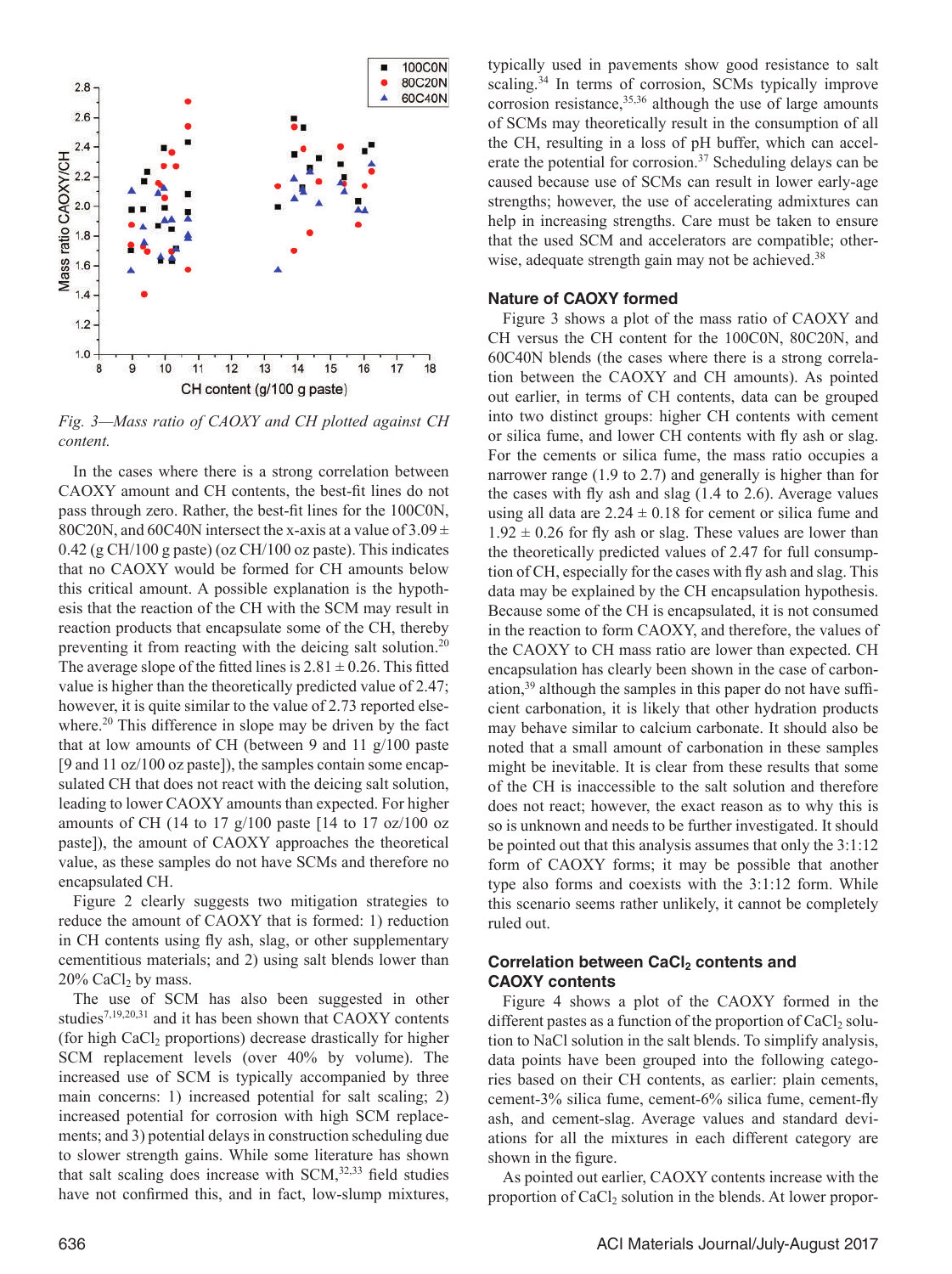

*Fig. 4—Relation between CAOXY formed and proportion of CaCl<sub>2</sub>* in salt blend.

tions of  $CaCl<sub>2</sub>$  solution in the blends, the reaction is controlled by the amount of  $CaCl<sub>2</sub>$ . At higher proportions of  $CaCl<sub>2</sub>$ solution in the blends, the reaction is controlled by CH. The concentration at which this switch occurs depends on the amount of CH in the paste. For the mixtures containing fly ash and slag, which have lower amounts of CH, the CAOXY that forms increases until a proportion of  $40\%$  CaCl<sub>2</sub> solution in the blends. At higher proportions of  $CaCl<sub>2</sub>$ , the amount of CAOXY produced plateaus. This plateau is caused by the CaCl<sub>2</sub> consuming all the CH in these pastes. The cement and silica fume pastes have higher amounts of CH than the SCM pastes and the values of CAOXY continue to increase until the proportion of CaCl<sub>2</sub> solution in the blends is  $60\%$  or  $80\%$ . The values then plateau, as all the CH has been consumed by the CaCl<sub>2</sub> at this point. At very low proportions of CaCl<sub>2</sub> in the blends (0 and  $20\%$  CaCl<sub>2</sub>), there is no difference in the CAOXY contents for a given mixture; this is because the CH contents are substantially greater than the  $CaCl<sub>2</sub>$  contents, and the reaction is limited by  $CaCl<sub>2</sub>$  content.

Figure 5 shows the data plotted in a similar manner as in Fig. 4; however, individual mixtures are plotted here with their CH contents (for example, 16.03CH refers to a paste with a CH content  $16.03 \text{ g}/100 \text{ g}$  paste  $[16.03 \text{ oz}/100 \text{ oz}]$ paste]). For this figure, two additional mixtures with much lower CH contents that were not in Fig. 4 are plotted. These mixtures, denoted 4.93CH and 2.40CH, have a greater replacement of slag and therefore much lower CH contents (these mixtures were made for another study<sup>20</sup>; 40 and  $60\%$ volume replacement of slag; a different slag and cement from the ones reported here were used, the *w*/*cm* was 0.36 and the samples were 49 days old). For the paste with the lowest CH content (2.40CH), a very small amount of CAOXY is formed and does not depend on the CaCl<sub>2</sub> content. For the mixture 4.93CH, higher amounts of CAOXY are formed, but they plateau at a proportion of  $20\%$  CaCl<sub>2</sub> in the salt blends. For the mixture 8.96CH, higher amounts of CAOXY are formed, and they plateau at a proportion of  $40\%$  CaCl<sub>2</sub> in the salt blends. For the mixture 10.69CH, higher amounts



*Fig. 5—Relationship between CAOXY formed and amount of CaCl2 in salt blend for mixtures with different CH contents.*

of CAOXY are formed, and they plateau at a proportion of  $40\%$  CaCl<sub>2</sub> in the salt blends. The mixtures with the highest amount of CH form the highest amounts of CAOXY, and these values they plateau at a proportion of  $80\%$  CaCl<sub>2</sub> in the salt blends. This leads to the same conclusion as from Fig. 4; mixtures with higher amounts of CH form higher amounts of CAOXY and these amounts plateau at higher proportions of  $CaCl<sub>2</sub>$  in the blends.

#### **General model to estimate CAOXY contents**

Although the relationships established in previous sections are useful, they are somewhat specific. It is much more useful and beneficial to develop a general model to estimate CAOXY contents for cases with any amounts of  $CH$  and  $CaCl<sub>2</sub>$  and NaCl blends. Consider a case where 100 g (100 oz) of ground cement paste is mixed with 100 g  $(100 \text{ oz})$  of CaCl<sub>2</sub> and NaCl blends. All blends have an overall concentration of 20% mass and different proportions of  $CaCl<sub>2</sub>$  and NaCl. To develop the model, the following assumptions are made:

1. The NaCl has a negligible contribution to the formation of CAOXY. It adds to the weight of the solution but does not participate in the reaction. It can be assumed to be water for all practical purposes.

2. Not all the CH reacts to form CAOXY because some of the CH is encapsulated by other hydrates in the presence of SCMs. This amount is denoted as  $CH<sub>0</sub>$ .

3. Some of the  $CaCl<sub>2</sub>$  is bound by hydrated aluminate phases and calcium silicate hydrate (C-S-H) in the cement paste. This amount is denoted as  $CC_0$ .

As presented in Eq. (1), 3 moles of CH react with 1 mole of CaCl<sub>2</sub>. Because the molar weights of CH and CaCl<sub>2</sub> are 74.09 and 110.98, respectively, this is equivalent to 2 g (2 oz) of CH reacting with 1 g (1 oz) of CaCl<sub>2</sub>. Whenever there is excess CH, the reaction is controlled by  $CaCl<sub>2</sub>$ , and vice versa. Assuming that  $CH_0 g/100 g$  paste (CH<sub>0</sub> oz/100 oz paste) of CH and  $CC_0$  g/100 g paste (CC<sub>0</sub> oz/100 oz paste) of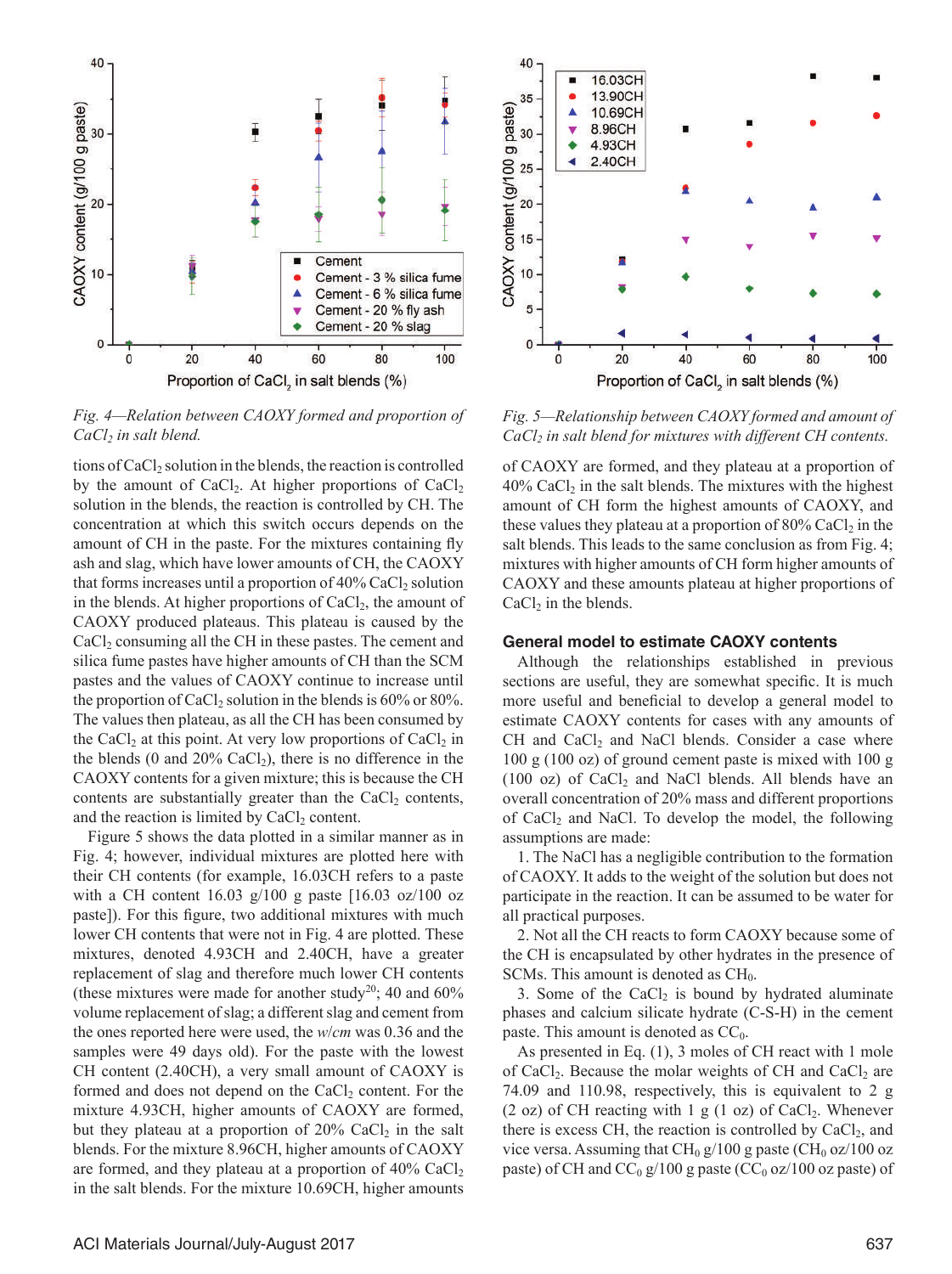

*Fig. 6—Predicted and expected CAOXY values.*

CaCl<sub>2</sub> does not react, this leads to a simple model to estimate the amount of calcium oxychloride:

If the amounts of CH or  $CaCl<sub>2</sub>$  are lower than the encapsulated CH or bound  $CaCl<sub>2</sub>$  amount, then no CAOXY is formed. This condition can be expressed as follows:

If 
$$
CH < CH_0
$$
 or  $CaCl_2 < CC0$ , then  $CAOXY = 0$  (2)

If there is excess CH in the system, the amount of CAOXY is controlled by CaCl<sub>2</sub>, and 1 mole of CAOXY is formed for 1 mole of CaCl<sub>2</sub> reacting, equivalent to 549.44 g (549.44 oz) CAOXY forming for 110.98 g (110.98 oz) CaCl<sub>2</sub> reacting. This condition can be expressed as follows:

If 
$$
2 \times (CaCl_2 - CC_0) \lt (CH - CH_0)
$$
,  
then  $CAOXY = \frac{549.44}{110.98} \times (CaCl_2 - CC_0)$  (3)

If there is excess  $CaCl<sub>2</sub>$  in the system, the amount of CAOXY is controlled by CH, and 1 mole of CAOXY is formed for 3 moles of CH reacting, equivalent to 549.44 g (549.44 oz) CAOXY forming for 222.28 g (222.28 oz) CH reacting. This condition can be expressed as follows:

If 
$$
2 \times (CaCl_2 - CC_0) > (CH - CH_0)
$$
,  
then  $CAOXY = \frac{549.44}{222.28} \times (CH - CH_0)$  (4)

All amounts  $(CaCl<sub>2</sub>, CH, CAOXY)$  are expressed as g/100 g paste (oz/100 oz paste). The CH encapsulated value can be determined as follows. The x-axis intercept in Fig. 2 for the cases where there was a strong correlation between CAOXY amount and CH contents is 3.09, which indicates that no CAOXY should be formed for CH contents below  $3.09 \text{ g}/100 \text{ g}$  paste  $(3.09 \text{ oz}/100 \text{ oz} \text{ paste})$ . Nevertheless, results from Fig. 4 show some CAOXY formation when the CH content was  $2.40 \frac{g}{100}$  g paste  $(2.40 \frac{oz}{100}$  oz paste). Another set of data (unpublished) showed no CAOXY formation when the CH content was 1.80 g/100 g paste (1.80 oz/100 oz paste). Therefore, an assumption was made that the critical value is somewhere between 1.80 and 2.40; for ease of calculations, this value is assumed to be 2  $g/100 g$ paste (2 oz/100 oz paste) of CH that does not react.

The bound  $CaCl<sub>2</sub>$  value can be determined as follows. In the 20C80N blend, there is far more CH than can be completely consumed by the CaCl<sub>2</sub>. Therefore, the amount of CAOXY formed should be dictated by the amount of CaCl<sub>2</sub> present, which is equal to the overall amount minus the amount bound in the cement pastes. For the pastes tested here, the CAOXY content is  $10.76 \pm 1.53$  g/100 g paste (10.76  $\pm$  1.53 oz/100 oz paste). Because this amount is reasonably constant, one can assume a similar magnitude of chloride binding in all the pastes. If there is no binding, the CAOXY content should be 19.78 g/100 g paste (19.78 oz/100 oz paste); this leads to a chloride binding of approximately 1.8 g/100 g paste (1.8 oz/100 oz paste). This value agrees well with chloride binding between 1.5 and 2 g/100 g paste (1.5 and 2 oz/100 oz paste) from various studies.<sup>40-42</sup> Therefore, the value of  $CH_0$ is 2 g/100 g paste (2 oz/100 oz paste) and the value of  $CC_0$  is 1.8 g/100 g paste (1.8 oz/100 oz paste).

The criterion for determining if  $CaCl<sub>2</sub>$  or CH controls the reaction is, therefore, or)

$$
2 \times (CaCl_2 - 1.8) \ge (CH - 2) \text{ (or) } 2 \times CaCl_2 - 1.6 \ge CH \quad (5)
$$

Using this criterion, Eq.  $(2)$ ,  $(3)$ , and  $(4)$  simplify to

If 
$$
CH < 2
$$
 or  $CaCl2 < 1.8$ , then  $CAOXY = 0$  (6)

If 
$$
2 \times \text{CaCl}_2 - 1.6 \leq \text{CH}
$$
,  
then  $\text{CAOXY} = \frac{549.44}{110.98} \times (\text{CaCl}_2 - 1.8)$  (7)

If 
$$
2 \times \text{CaCl}_2 - 1.6 > \text{CH}
$$
,  
then  $\text{CAOXY} = \frac{549.44}{222.28} \times (\text{CH} - 2)$  (8)

Applying the model to the entire data set results in Fig. 6. As can be seen from the figure, the agreement between predicted and actual CAOXY values is excellent, especially considering the simplicity of the assumptions made.

The usefulness and power of the model can also be illustrated by attempting to predict CAOXY values for various CH and  $CaCl<sub>2</sub>$  values. To do this, the model is applied to the data shown earlier in Fig. 5. The results are shown in Fig. 7, with experimental points being shown as symbols and modeled data being shown as straight lines. The agreement with experimental data is excellent, and modeled and experimental CAOXY values do not differ by more than 5 g/100 g paste (5 oz/100 oz paste). As was stated earlier, at low proportions of  $CaCl<sub>2</sub>$ , the CAOXY value depends on  $CaCl<sub>2</sub>$ , and at high proportions of  $CaCl<sub>2</sub>$ , the CAOXY value depends on CH. In other words, the slope of the initial part (a linear increase) is determined by  $CaCl<sub>2</sub>$  and the plateau value is determined by the CH. All mixtures have the same initial slope, and the plateau value increases as the CH content in the mixture increases. The model allows for the development of this entire plot for different CaCl<sub>2</sub> and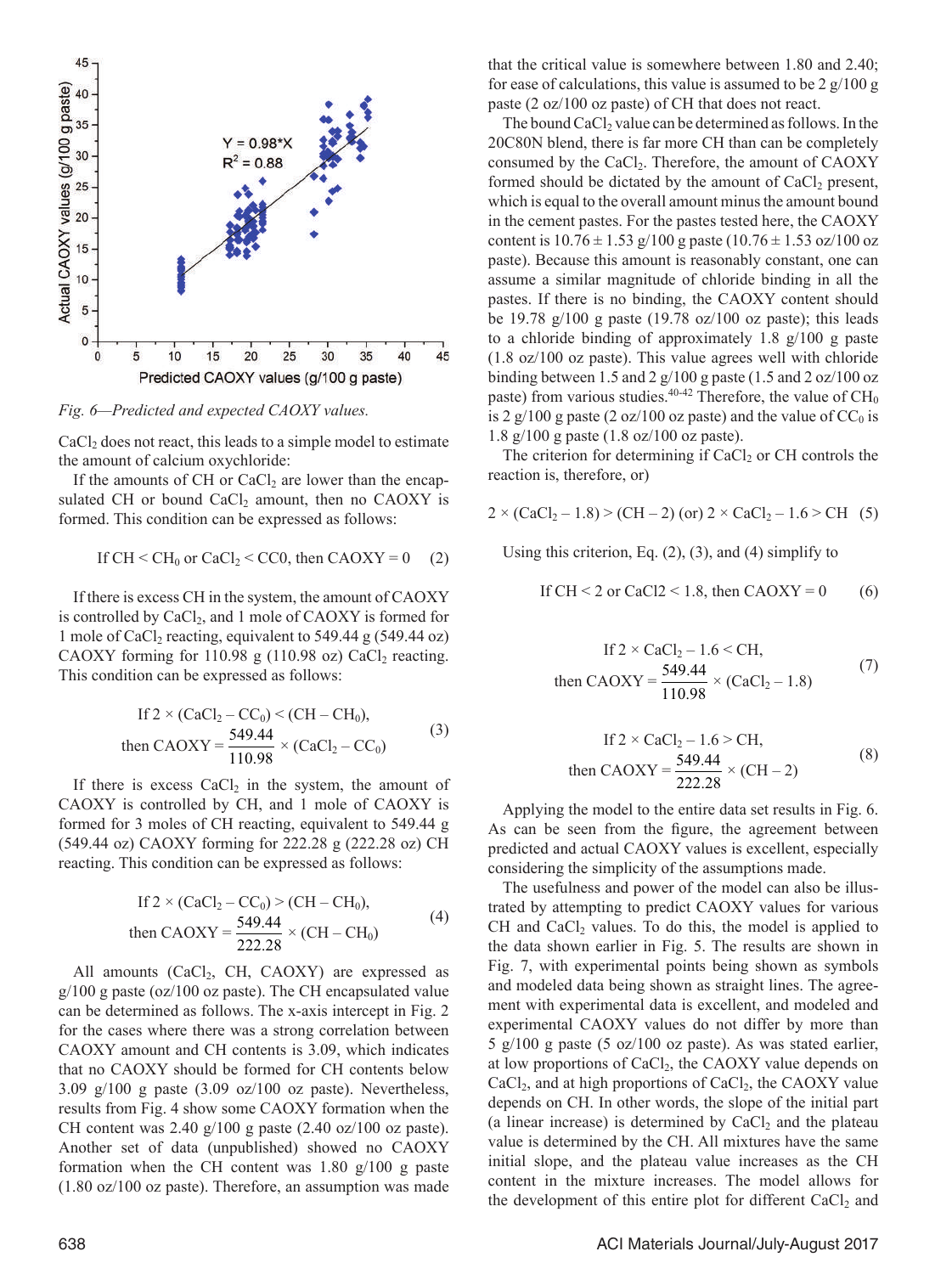

*Fig. 7—Application of model to estimate CAOXY values for*  various CH and CaCl<sub>2</sub> values. Experimental data is same *as Fig. 5, and modeled data is shown as solid straight lines.*

CH contents, thereby significantly reducing experimental effort. The model suggests that CAOXY formation can be reduced by reducing CH contents and by using salt blends lower than  $20\%$  CaCl<sub>2</sub> by mass. As an example, when the CH content is below 8.96  $g/100$  g paste (8.96 oz/100 oz paste), the CAOXY content never exceeds 15 g/100 g paste (15 oz/100 oz paste); when the salt blends are lower than  $20\%$  CaCl<sub>2</sub> by mass, the CAOXY content never exceeds 13 g/100 g paste (15 oz/100 oz paste). The exact amount of CAOXY to mitigate damage is not known, and likely also depends on other factors such as air content and *w*/*cm*. Other strategies to mitigate joint damage due to CAOXY formation have been discussed elsewhere.7

Although the model was developed in this specific case with 1:1 powder-solution ratio with an overall solution strength of 20%, the predictions should be valid for any other mixing ratio and solution concentrations, assuming the 3:1:12 form of CAOXY forms. To validate the model, tests were performed using salt blends at a lower solution concentration of 10% (the compositions are described in Table 2). These solutions were tested with three different cement pastes (a plain cement, a cement with fly ash, and a cement with slag: C1, C7SL, C1FA1). Tests were performed as earlier, and the developed model was applied to predict the results. Figure 8 shows that experimental and predicted values are well correlated. Results are similar to earlier, and the model predicts experimental values well, although predicted values are slightly higher than actual values. It should be noted that at very high concentrations of  $CaCl<sub>2</sub>$ , other phases may form, if that is the case, this model is not valid and a more comprehensive model that accounts for different forms of CAOXY needs to be developed.17 Finally, it should be pointed out that a limited amount of data was used to determine  $CH<sub>0</sub>$ and  $CC_0$  and more experiments are needed in order to more accurately determine these values. Additionally,  $CH<sub>0</sub>$  and  $CC<sub>0</sub>$  likely depend on factors including SCM amount and



*Fig. 8—Predicted and expected CAOXY values for 10% mass solution blends.*

sample age. These factors need to be taken into account to develop a more comprehensive model.

#### **FURTHER RESEARCH**

A model that can be used to estimate the amount of CAOXY when cement pastes are exposed to various blends of  $CaCl<sub>2</sub>$  and NaCl has been proposed, and strategies to reduce the amount of CAOXY are discussed. At this point, the relationship between damage in concrete and the amount of CAOXY is currently being developed. The factors that affect damage observed due to CAOXY formation (such as air content and *w*/*cm*) need to be quantified and related to field performance.

#### **CONCLUSIONS**

In this work, the formation of calcium oxychloride  $(CA OXY)$  in cement pastes with blends of NaCl and CaCl<sub>2</sub> is studied. The main conclusions from the study are as follows:

1. CAOXY contents increase with the proportion of  $CaCl<sub>2</sub>$ solution in the salt blends. At lower proportions of  $CaCl<sub>2</sub>$ solution in the salt blends, the reaction is controlled by the amount of CaCl<sub>2</sub>.

2. At higher proportions of  $CaCl<sub>2</sub>$  solution (more than 20%) in the salt blends, the reaction is controlled by calcium hydroxide (CH). The concentration at which this switch occurs depends on the amount of CH in the paste. At higher proportions of  $CaCl<sub>2</sub>$ ,  $CAOXY$  amounts increase as the CH content in the paste increases.

3. A simple model has been developed to estimate the amount of CAOXY formed in the pastes, depending on the CaCl<sub>2</sub> and CH contents.

4. CAOXY amounts can be reduced by reducing CH amounts through use of supplementary cementitious materials but this needs to be balanced with concerns over scaling, reduction of the pH buffer leading to increased corrosion potential, and slower early strength development.

5. CAOXY amounts can be reduced by the use of deicing salt blends with lower  $CaCl<sub>2</sub>$  proportions, but this needs to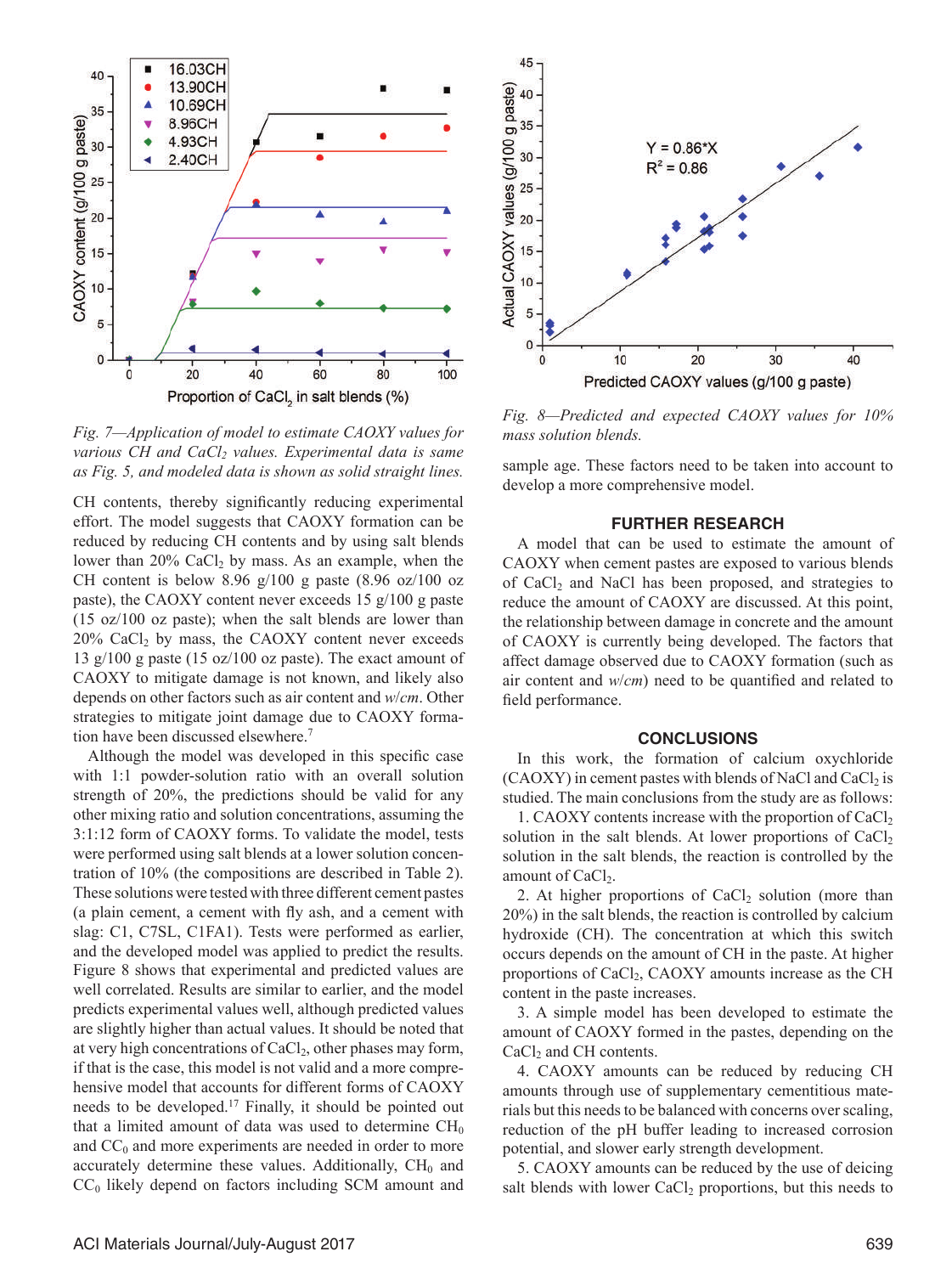be balanced with the possibility of reduced deicing performance at lower temperatures as well as public safety.

#### **AUTHOR BIOS**

**Prannoy Suraneni** *is a Post-Doctoral Research Associate in the School of Civil and Construction Engineering at Oregon State University, Corvallis, OR. He received his BTech in civil engineering from the Indian Institute of Technology Madras, Chennai, India; his MS in civil engineering from the University of Illinois at Urbana-Champaign, Champaign, IL; and his PhD in civil engineering from ETH Zürich, Zurich, Switzerland. His research interests include the chemistry and durability of cementitious materials.*

**Jonathan Monical** *is a Graduate Teaching Assistant in the Lyles School of Civil Engineering at Purdue University, West Lafayette, IN. His research interests include concrete pavements and concrete durability.*

**Erol Unal** *is a Graduate Researcher in the School of Civil and Environmental Engineering at Georgia Institue of Technology, Atlanta, GA. His research interests include concrete pavements and concrete durability.*

*ACI member* **Yaghoob Farnam** *is an Assistant Professor in the Department of Civil, Architectural, and Environmental Engineering at Drexel University, Philadelphia, PA. He received his BSc in civil engineering from K.N. Toosi University of Technology, Tehran, Iran; his MS in civil engineering from University of Tehran, Tehran, Iran; and his PhD in civil engineering from Purdue University.*

**Jason Weiss***, FACI, is the Miles Lowell and Margaret Watt Edwards Distinguished Chair in Engineering and Head of the School of Civil and Construction Engineering at Oregon State University. He received his BAE in architectural engineering from Pennsylvania State University, State College, PA, and his MS and PhD in civil engineering from Northwestern University, Evanston, IL.*

#### **ACKNOWLEDGMENTS**

The authors acknowledge funding from Indiana Department of Transportation (INDOT) as a part of the Joint Transportation Research Program (JTRP) through SPR 3864. Additional funding from the Portland Cement Association (PCA) Foundation and the National Ready Mixed Concrete Association (NRMCA) Foundation is also acknowledged. The authors would like to thank the help of M. Keys, N. Salgado, and H. Carolan for help in carrying out some of the experiments reported here.

#### **REFERENCES**

1. Shi, X.; Fay, L.; Gallaway, C.; Volkening, K.; Peterson, M. M.; Pan, T.; Creighton, A.; Lawlor, C.; Mumma, S.; Liu, Y.; and Nguyen, T. A., "Evaluation of Alternative Anti-Icing and Deicing Compounds Using Sodium Chloride and Magnesium Chloride as Baseline Deicers—Phase I," Report CDOT-2009-1, Colorado Department of Transportation, Denver, CO, 2009, 294 pp.

2. Li, W.; Pour-Ghaz, M.; Castro, J.; and Weiss, J., "Water Absorption and Critical Degree of Saturation Relating to Freeze-Thaw Damage in Concrete Pavement Joints," *Journal of Materials in Civil Engineering*, ASCE, V. 24, No. 3, 2012, pp. 299-307.

3. Haynes, H.; O'Neill, R.; and Mehta, P. K., "Concrete Deterioration from Physical Attack by Salts," *Concrete International*, V. 18, No. 1, Jan. 1996, pp. 63-68.

4. Valenza, J. J. II, and Scherer, G. W., "Mechanism for Salt Scaling," *Journal of the American Ceramic Society*, V. 89, No. 4, 2006, pp. 1161-1179.

5. Vu, K. A. T., and Stewart, M. G., "Structural Reliability of Concrete Bridges Including Improved Chloride-Induced Corrosion Models," *Structural Safety*, V. 22, No. 4, 2000, pp. 313-333.

6. Shi, X.; Fay, L.; Yang, Z.; Nguyen, T. A.; and Liu, Y., "Corrosion of Deicers to Metals in Transportation Infrastructure: Introduction and Recent Developments," *Corrosion Reviews*, V. 27, No. 1-2, 2009, pp. 23-52.

7. Suraneni, P.; Azad, V. J.; Isgor, O. B.; and Weiss, W. J., "Deicing Salts and Durability of Concrete Pavements and Joints: Mitigating Calcium Oxychloride Formation," *Concrete International*, V. 38, No. 4, Apr. 2016, pp. 48-54.

8. Chatterji, S., "Mechanism of the CaCl<sub>2</sub> Attack on Portland Cement Concrete," *Cement and Concrete Research*, V. 8, No. 4, 1978, pp. 461-467.

9. Collepardi, M.; Coppola, L.; and Pistolesi, C., "Durability of Concrete Structures Exposed to CaCl2 Based Deicing Salts," *Durability of Concrete—Proceedings of the 3rd CANMENT/ACI International Conference, Nice France*, SP-145, American Concrete Institute, Farmington Hills, MI, 1994, pp. 107-120.

10. Mori, H.; Kuga, R.; Ogawa, S.; and Kubo, Y., "Chemical Deterioration of Hardened Cement Pastes Immersed in Calcium Chloride Solution," Proceedings of the 3rd International Conference on Sustainable Construction Materials and Technologies, Kyoto, Japan, 2013.

11. Berntsson, L., and Chandra, S., "Damage of Concrete Sleepers by Calcium Chloride," *Cement and Concrete Research*, V. 12, No. 1, 1982, pp. 87-92.

12. Galan, I.; Perron, L.; and Glasser, F. P., "Impact of Chloride-Rich Environments on Cement Paste Mineralogy," *Cement and Concrete Research*, V. 68, 2015, pp. 174-183.

13. Jones, W.; Farnam, Y.; Imbrock, P.; Spiro, J.; Villani, C.; Golias, M.; Olek, J.; and Weiss, W. J., "An Overview of Joint Deterioration in Concrete Pavement: Mechanisms, Solution Properties, and Sealers," Purdue University Report, West Lafayette, IN, 2013, 69 pp. doi: 10.5703/1288284315339. 10.5703/1288284315339

14. Peterson, K.; Julio-Betancourt, G.; Sutter, L.; Hooton, R. D.; and Johnston, D., "Observations of Chloride Ingress and Calcium Oxychloride Formation in Laboratory Concrete and Mortar at 5°C," *Cement and Concrete Research*, V. 45, 2013, pp. 79-90.

15. Sutter, L.; Dam, T.; Peterson, K.; and Johnston, D., "Long-Term Effects of Magnesium Chloride and Other Concentrated Salt Solutions on Pavement and Atructural Portland Cement Concrete: Phase I Results," *Transportation Research Record*, V. 1979, 2006, pp. 60-68.

16. Farnam, Y.; Bentz, D.; Hampton, A.; and Weiss, W. J., "Acoustic Emission and Low-Temperature Calorimetry Study of Freeze and Thaw Behavior in Cementitious Materials Exposed to Sodium Chloride Salt," *Transportation Research Record*, V. 2441, 2014, pp. 81-90.

17. Farnam, Y.; Dick, S.; Wiese, A.; Davis, J.; Bentz, D.; and Weiss, W. J., "The Influence of Calcium Chloride Deicing Salt on Phase Changes and Damage Development in Cementitious Materials," *Cement and Concrete Composites*, V. 64, 2015, pp. 1-15.

18. Farnam, Y.; Wiese, A.; Bentz, D.; Davis, J.; and Weiss, W. J., "Damage Development in Cementitious Materials Exposed to Magnesium Chloride Deicing Salt," *Construction and Building Materials*, V. 93, 2015, pp. 384-392.

19. Monical, J.; Unal, E.; Barrett, T.; Farnam, Y.; and Weiss, W. J., "Reducing Joint Damage in Concrete Pavements: Quantifying Calcium Oxychloride Formation," *Transportation Research Record*, V. 2577, 2016, pp. 17-24.

20. Suraneni, P.; Azad, V. J.; Isgor, O. B.; and Weiss, W. J., "Calcium Oxychloride Formation in Pastes Containing Supplementary Cementitious Materials: Thoughts on the Role of Cement and Supplementary Cementitious Materials Reactivity," *RILEM Technical Letters*, V. 1, 2015, pp. 24-30.

21. Farnam, Y.; Villani, C.; Washington, T.; Spence, M.; Jain, J.; and Weiss, W. J., "Performance of Carbonated Calcium Silicate Based Cement Pastes and Mortars Exposed to NaCl and MgCl<sub>2</sub> Deicing Salt," *Construction and Building Materials*, V. 111, 2016, pp. 63-71.

22. Rudy, A.; Olek, J.; Nantung, T.; and Newell, R. M., "Optimization of Fly Ash and Slag Binder Systems for Pavement Concrete Mixtures in Indiana," 9th International Conference on Concrete Pavements, San Francisco, CA, 2008.

23. Krishnan, A.; Mehta, J. K.; Olek, J.; and Weiss, W. J., "Technical Issues Related to the Use of Fly Ash and Slag during Late-Fall (Low Temperature) Construction Season," Joint Transportation Research Program Report 259, Indiana Department of Transportation and Purdue University, West Lafayette, IN, 2006, 393 pp.

24. ASTM C305-14, "Standard Practice for Mechanical Mixing of Hydraulic Cement Pastes and Mortars of Plastic Consistency," ASTM International, West Conshohocken, PA, 2014, 3 pp.

25. Lothenbach, B.; Le Saout, G.; Gallucci, E.; and Scrivener, K., "Influence of Limestone on the Hydration of Portland Cements," *Cement and Concrete Research*, V. 38, No. 6, 2008, pp. 848-860.

26. Lothenbach, B.; Matschei, T.; Möschner, G.; and Glasser, F. P., "Thermodynamic Modelling of the Effect of Temperature on the Hydration and Porosity of Portland Cement," *Cement and Concrete Research*, V. 38, No. 1, 2008, pp. 1-18.

27. Bullard, J. W.; Jennings, H. M.; Livingston, R. A.; Nonat, A.; Scherer, G. W.; Schweitzer, J. S.; Scrivener, K. L.; and Thomas, J. J., "Mechanisms of Cement Hydration," *Cement and Concrete Research*, V. 41, No. 12, 2011, pp. 1208-1223.

28. Flatt, R. J.; Scherer, G. W.; and Bullard, J. W., "Why Alite Stops Hydrating Below 80% Relative Humidity," *Cement and Concrete Research*, V. 41, No. 9, 2011, pp. 987-992.

29. Kim, T., and Olek, J., "Effects of Sample Preparation and Interpretation of Thermogravimetric Curves on Calcium Hydroxide in Hydrated Pastes and Mortars," *Transportation Research Record*, V. 2290, 2012, pp. 10-18.

30. Monical, J.; Villani, C.; Farnam, Y.; Unal, E.; and Weiss, J., "Using Low-Temperature Differential Scanning Calorimetry to Quantify Calcium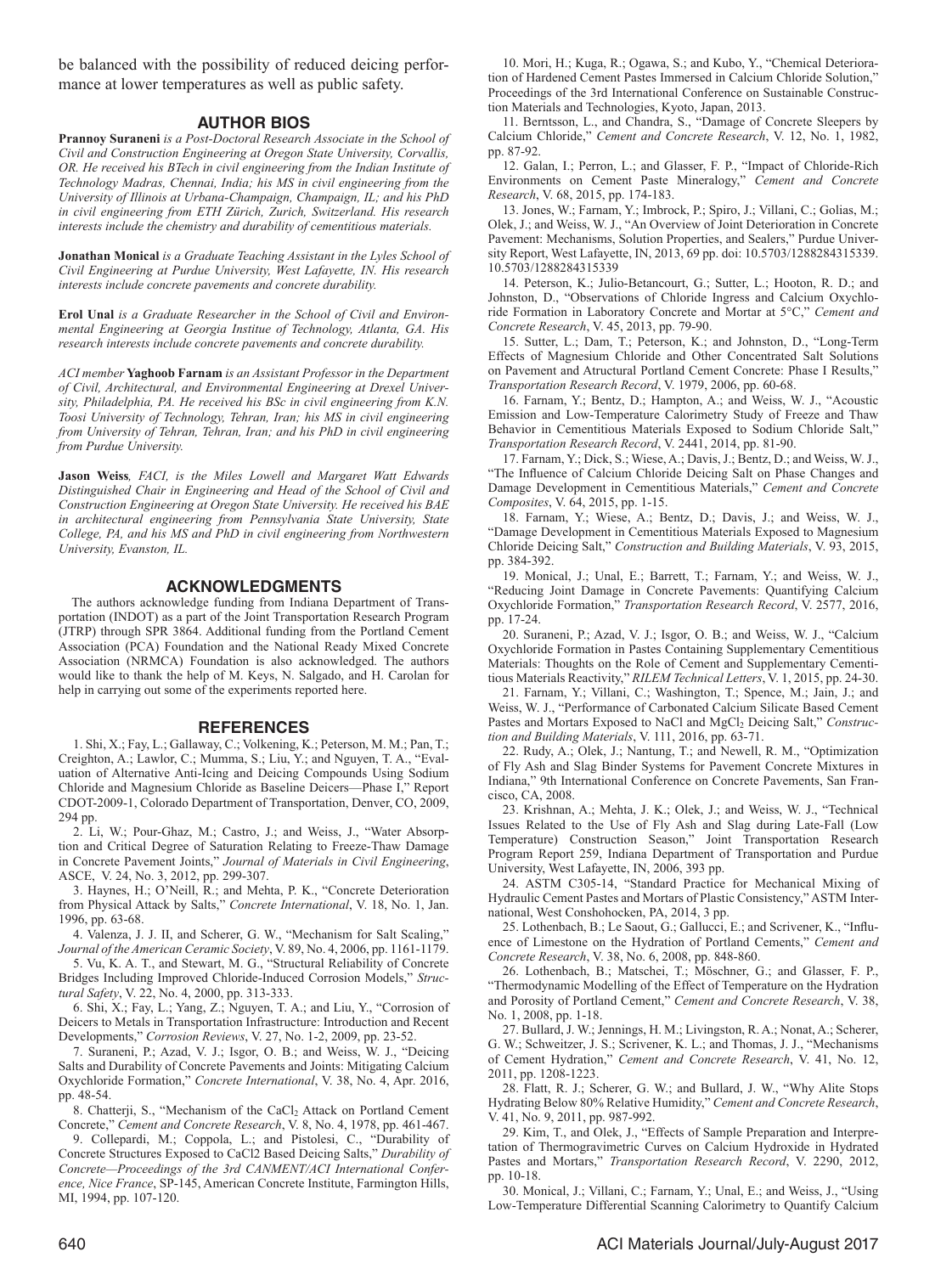Oxychloride Formation for Cementitious Materials in the Presence of CaCl2," *Advances in Civil Engineering Materials*, V. 5, No. 2, 2016, pp. 143-156.

31. Suraneni, P.; Salgado, N.; Carolan, H.; Li, C.; Azad, V.; Isgor, B.; Ideker, J.; and Weiss, J., "Mitigation of Deicer Damage in Concrete Pavements Caused by Calcium Oxychloride Formation—Use of Ground Lightweight Aggregates," *Proceedings of the International RILEM Conference on Materials, Systems and Structures in Civil Engineering*, Lyngby, Denmark, 2016.

32. Valenza, J. J. II, and Scherer, G. W., "A Review of Salt Scaling: I. Phenomenology," *Cement and Concrete Research*, V. 37, No. 7, 2007, pp. 1007-1021.

33. Afrani, I., and Rogers, C., "The Effects of Different Cementing Materials and Curing on Concrete Scaling," *Cement, Concrete and Aggregates*, V. 16, No. 2, 1994, pp. 132-139.

34. Neuwald, A.; Krishnan, A.; Weiss, J.; Olek, J.; and Nantung, T. E., "Concrete Curing and its Relationship to Measured Scaling in Concrete Containing Fly Ash," *Proceedings of the Annual Meeting Indiana Transportation Research Board*, 2003.

35. Smith, K. M.; Schokker, A. J.; and Tikalsky, P. J., "Performance of Supplementary Cementitious Materials in Concrete Resistivity and Corrosion Monitoring Evaluations," *ACI Materials Journal*, V. 101, No. 5, Sept.-Oct. 2004, pp. 385-390.

36. Papadakis, V. J., "Effect of Supplementary Cementing Materials on Concrete Resistance against Carbonation and Chloride Ingress," *Cement and Concrete Research*, V. 30, No. 2, 2000, pp. 291-299.

37. Azad, V. J., and Isgor, O. B., "A Thermodynamic Perspective on Chloride Limits of Concrete Produced with SCMs," *Chloride Thresholds and Limits for New Construction*, SP-308, American Concrete Institute, Farmington Hills, MI, 2016, 18 pp.

38. Todd, N., "Assessing Risk Reduction of High Early Strength Concrete Mixtures," master's thesis, Purdue University, West Lafayette, IN, 2015, 142 pp.

39. Ghantous, R.; Unal, E.; Farnam, Y.; and Weiss, J., "The Influence of Carbonation on the Formation of Calcium Oxychloride," *Cement and Concrete Composites*, V. 73, 2016, pp. 185-191.

40. Thomas, M. D. A.; Hooton, R. D.; Scott, A.; and Zibara, H., "The Effect of Supplementary Cementitious Materials on Chloride Binding in Hardened Cement Paste," *Cement and Concrete Research*, V. 42, No. 1, 2012, pp. 1-7.

41. Delagrave, A.; Marchand, J.; Ollivier, J.-P.; Julien, S.; and Hazrati, K., "Chloride Binding Capacity of Various Hydrated Cement Paste Systems," *Advanced Cement Based Materials*, V. 6, No. 1, 1997, pp. 28-35.

42. Hirao, H.; Yamada, K.; Takahashi, H.; and Zibara, H., "Chloride Binding of Cement Estimated by Binding Isotherms of Hydrates," *Journal of Advanced Concrete Technology*, V. 3, No. 1, 2005, pp. 77-84.